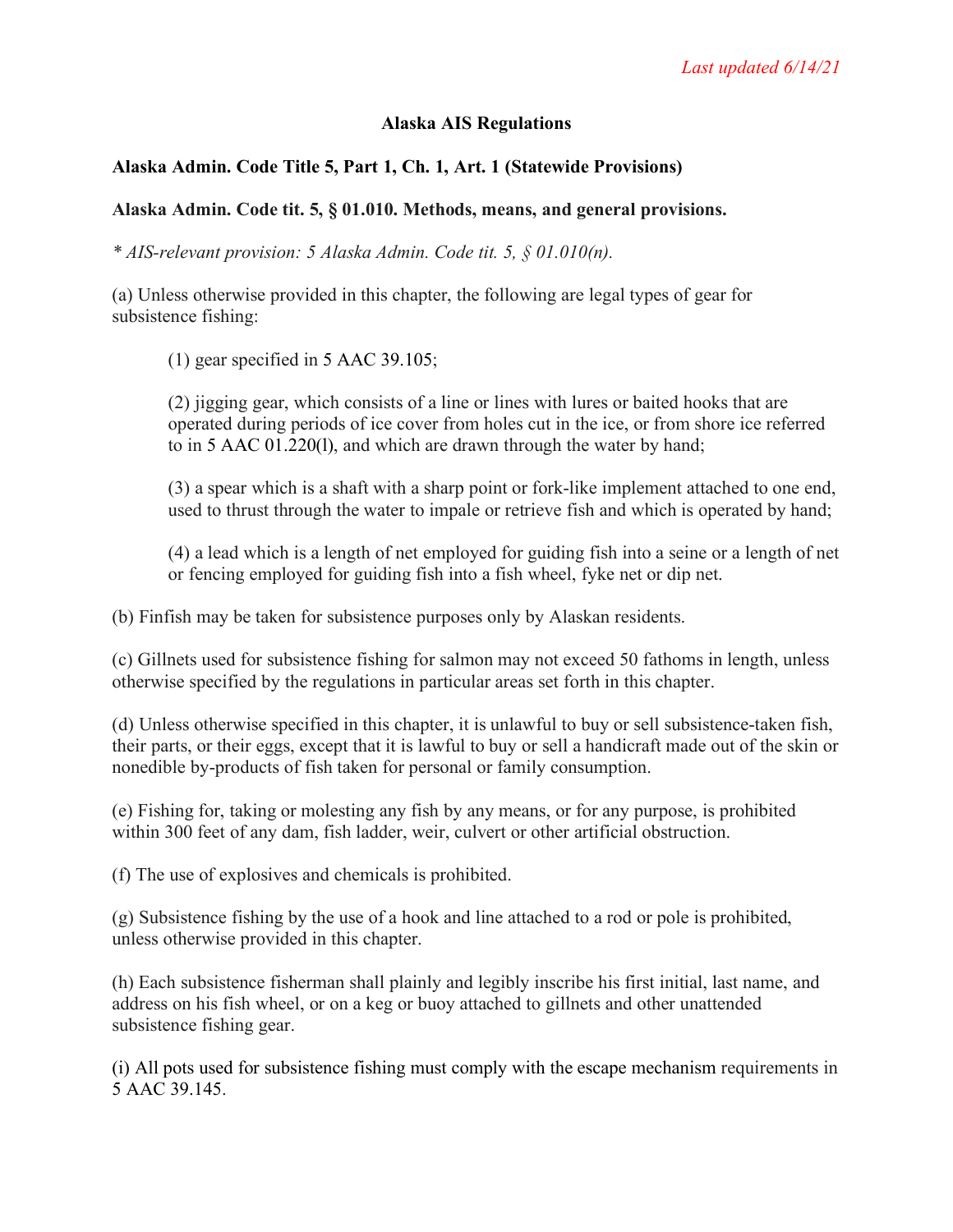(j) Persons licensed under AS 43.75.011 to engage in a fisheries business may not receive for commercial purposes or barter or solicit to barter for subsistence taken salmon or their parts. Further restrictions on the bartering of subsistence taken salmon or their parts may be implemented by emergency order for a specific time or area if circumvention of management programs is occurring because of illegal bartering activities.

(k) The gillnet web in a gillnet used for subsistence fishing for salmon must contain

(1) at least 30 filaments, each of which must be of equal diameter; or

(2) at least six filaments, each of which must be at least 0.20 millimeters in diameter.

(l) Repealed 5/15/93.

(m) Salmon taken for subsistence use or under subsistence fishing regulations may not be subsequently used as bait for commercial fishing purposes.

- (n) The use of live nonindigenous fish as bait is prohibited.
- (o) Fish taken and retained for subsistence shall be salvaged for subsistence uses;

(1) in this section, "salvage" means to transport fish to a location where the fish will be processed or preserved for subsistence uses before the fish become spoiled or otherwise unusable for subsistence;

(2) it is a defense to a charge that the failure to salvage the fish was due to circumstances beyond the control of the person charged, including:

(A) theft of the fish;

(B) unanticipated weather conditions or other acts of God;

(C) unavoidable loss in the field to a wild animal.

### **Alaska Admin. Code Title 5, Part 1, Ch. 41, Article 3 (General Provisions)**

#### **Alaska Admin. Code tit. 5, 41.070. Prohibitions on importation and release of live fish.**

- (a) Except as provided in (b) (d) of this section, no person may import any live fish into the state for purposes of stocking or rearing in the waters of the state.
- (b) Live oysters native to and originating from the Pacific Coast of North America may be imported for aquaculture purposes, under a permit required by this chapter, and may be released into the waters of the state only if the
	- (1) broodstock is derived from oysters commercially cultured on the Pacific Coast of North America through three or more generations; and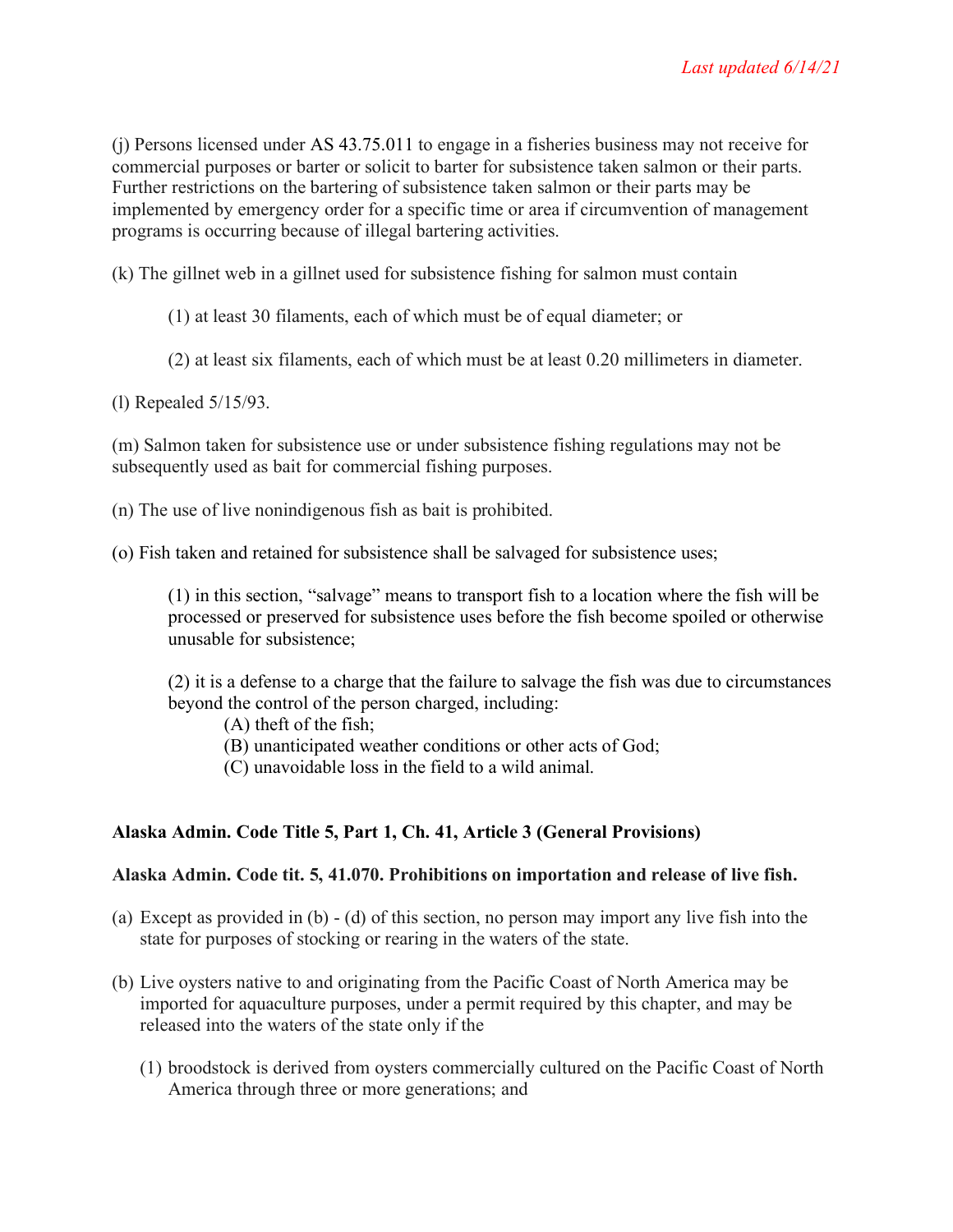- (2) disease history or an inspection indicates no incidence of disease that is not indigenous to the state or is not considered to be a risk to indigenous stocks, and oyster health or marketability.
- (c) Ornamental fish not raised for human consumption or sport fishing purposes may be imported into the state, but may not be reared in or released into the waters of the state. Fish wastes and waste water from ornamental fish may not be released directly into the waters of the state.
- (d) Weathervane scallops originating from wild stocks or cultured stocks in the Southeastern Alaska and Yakutat Areas may be imported for aquaculture purposes and may be released only into the waters of the Southeastern Alaska and Yakutat Areas under a permit required by this chapter only if the
	- (1) broodstock was taken under the provisions of a permit issued by the department;
	- (2) broodstock was certified by the department's fish pathology section before transport out of the state;
	- (3) broodstock was held continuously in a department-approved isolation facility;
	- (4) weathervane scallops proposed for import have been held continuously in a departmentapproved isolation facility before import into the state;
	- (5) disease history, or an inspection, of the weathervane scallops proposed for import indicates no incidence of a disease of transport significance.
- (e) A person may not import, own, possess, propagate, transport, distribute, release, purchase, or sell within this state.
	- (1) any species listed under 50 C.F.R. 16.13, as revised as of October 31, 2016, as an injurious live, or dead fish, mollusk, crustacean, or their eggs; and
	- (2) any species listed under 50 C.F.R. 16.14, as revised as of January 28, 2016, as injurious live or dead amphibians or their eggs.
- (f) Except as otherwise provided in this chapter, a person may not possess, import, propagate, transport, release, purchase, or sell within this state a banned invasive species classified under 5 AAC 41.075.

#### **Alaska Admin. Code tit. 5, 41.075. Classification of banned invasive species.**

(a) In consultation with the department, the board will classify certain normative species as banned invasive species under this section.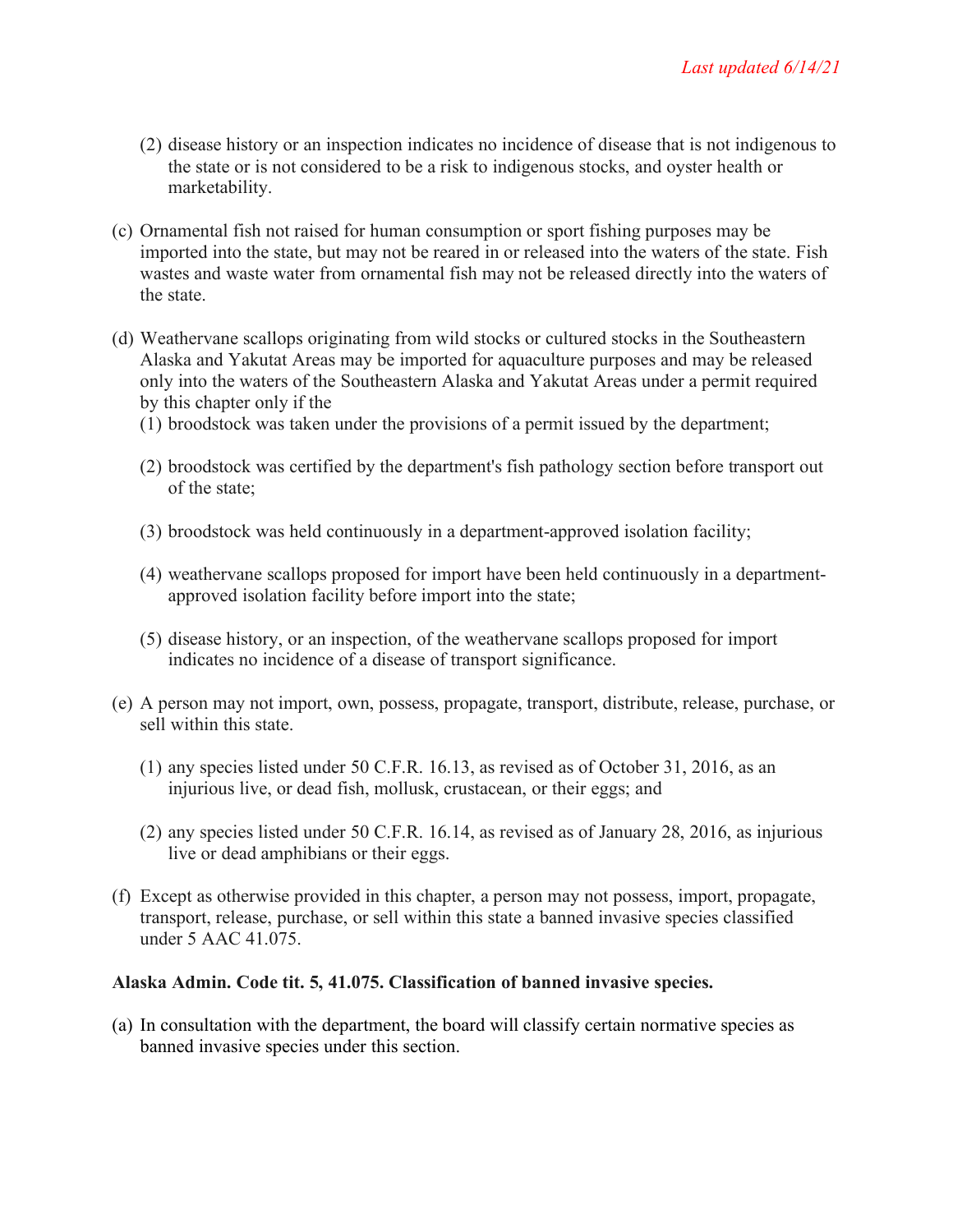- (b) When considering proposals to classify a certain nonnative species as a banned invasive species, or removing a species from the list of banned invasive species specified in (c) of this section, the board will consider and determine the potential of the species to
	- (1) survive, grow, reproduce, and establish reproductive populations in this state;
	- (2) cause a genetic alteration of a species indigenous to this state;
	- (3) compete for food, habitat, and resources with a species indigenous to this state;
	- (4) degrade or make uninhabitable habitats used by species indigenous to this state;
	- (5) transmit a disease to a species indigenous to this state or to humans;
	- (6) threaten the health or population of a species indigenous to this state or to humans;
	- (7) cause economic or environmental harm.
- (c) The following species are classified as banned invasive species:

| <b>Common Name</b>   | <b>Scientific Name</b>             |
|----------------------|------------------------------------|
| Amphibians           |                                    |
| American bull frog   | Lithobates catesbeianus            |
| Pacific chorus frog  | Pseudacris regilla or Hyla regilla |
| Red-legged frog      | Rana aurora                        |
| Crustaceans          |                                    |
| Signal crayfish      | Pacifastacus leniusculus           |
| Red swamp crayfish   | Procambarus clarkii                |
| Rusty crayfish       | <i>Orconectes rusticus</i>         |
| European green crab  | Carcinus maenas                    |
| Fish                 |                                    |
| Asian Carp           | Hypophthalmichtys Genus            |
| Yellow perch         | Perca flavescens                   |
| Mollusks             |                                    |
| New Zealand mudsnail | Potamopyrgus antipodarum           |
| Dreissenid mussels   | <i>Dreissenidae</i> Family         |
| Quagga mussel        | Dreissenia bugensis                |
| Zebra mussel         | Dreissenia polymorpha              |
|                      |                                    |